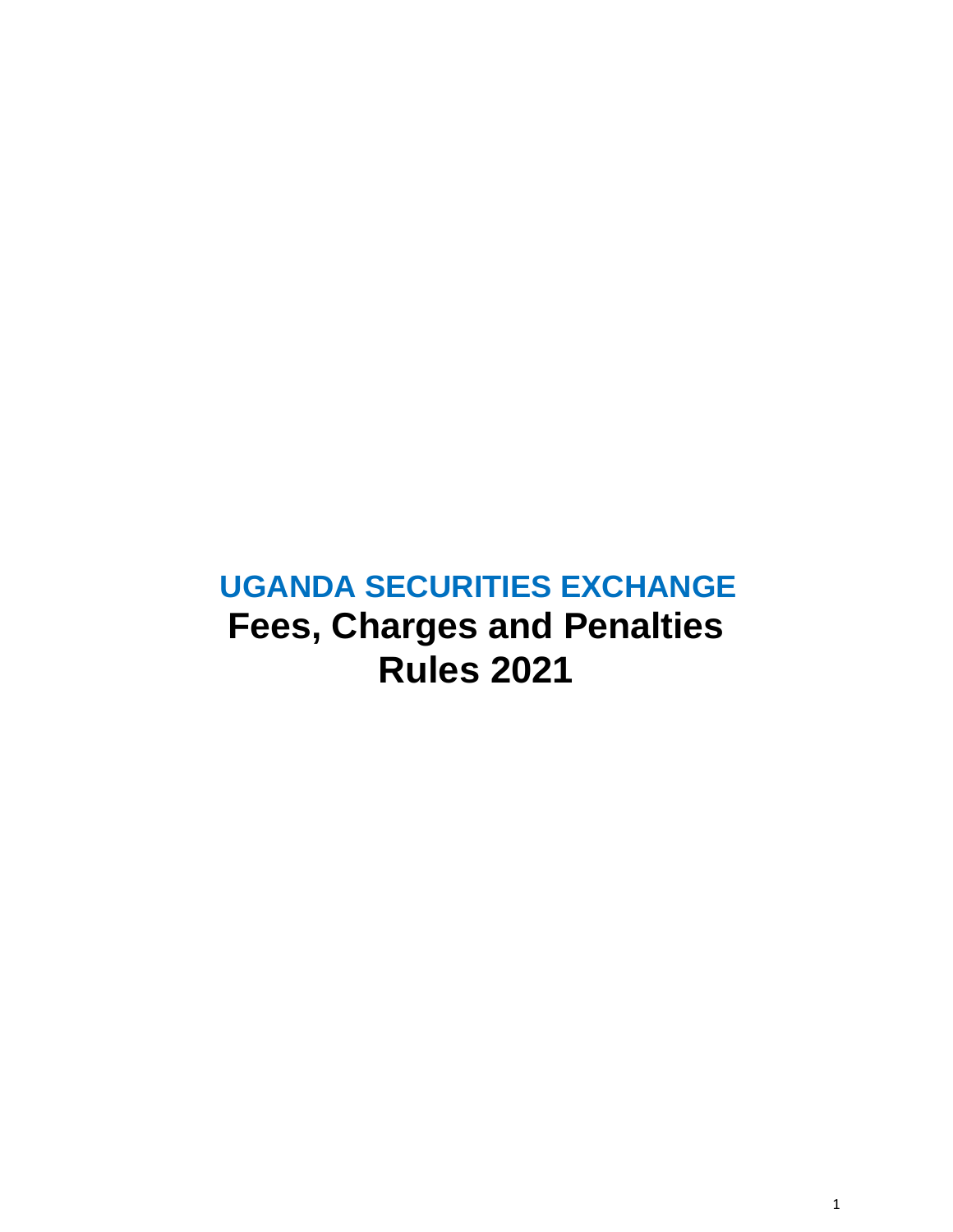# **THE UGANDA SECURITIES EXCHANGE LIMITED FEES, CHARGES AND PENALTIES RULES 2021**

# **ARRANGEMENT OF RULES**

#### Rule

# **Part I – Application and Definitions**

- 1) Application
- 2) Interpretation
- 3) Definitions

# **Part II – Fees relating to Trading Participants**

- 4) Trading Participant fees
- 5) Cash guarantee
- 6) Payment of Trading Participant fees

# **Part III – Penalties relating to Trading Participants**

- 7) Penalties for Trading Participants
- 8) Payment of penalties

# **Part IV– Fees relating to Listing**

- 9) Listing fee for the Main Investment Market Segment (MIMS)
- 10) Payment of listing fees for the MIMS
- 11) Listing fees for the Growth Enterprise Market Segment (GEMS)
- 12) Payment of listing fees for the GEMS
- 13) Listing fees for the Fixed Income Securities Market Segment (FISMS)
- 14) Listing fees for the Government bonds
- 15) Payment of listing fee for the FISMS
- 16) Listing fees for cross listings within the East African region
- 17) Listing fees for cross listings without the East African region
- 18) Payment of fees for cross listing
- 19) Listing Fees for listing by Introduction

# **Part V – Penalties relating to listing**

- 20) Penalties for listed companies
- 21) Payment of penalties
- 22) Special provision relating to listed entities

# **Part VI – Charges related to De-listing**

23) Fees charged for voluntary de-listing

# **Part VII- Charges relating to trading**

- 24) Charges relating to equity trades
- 25) Charges relating to corporate bond and other Fixed Income Securities trades
- 26) Private Transfer Fees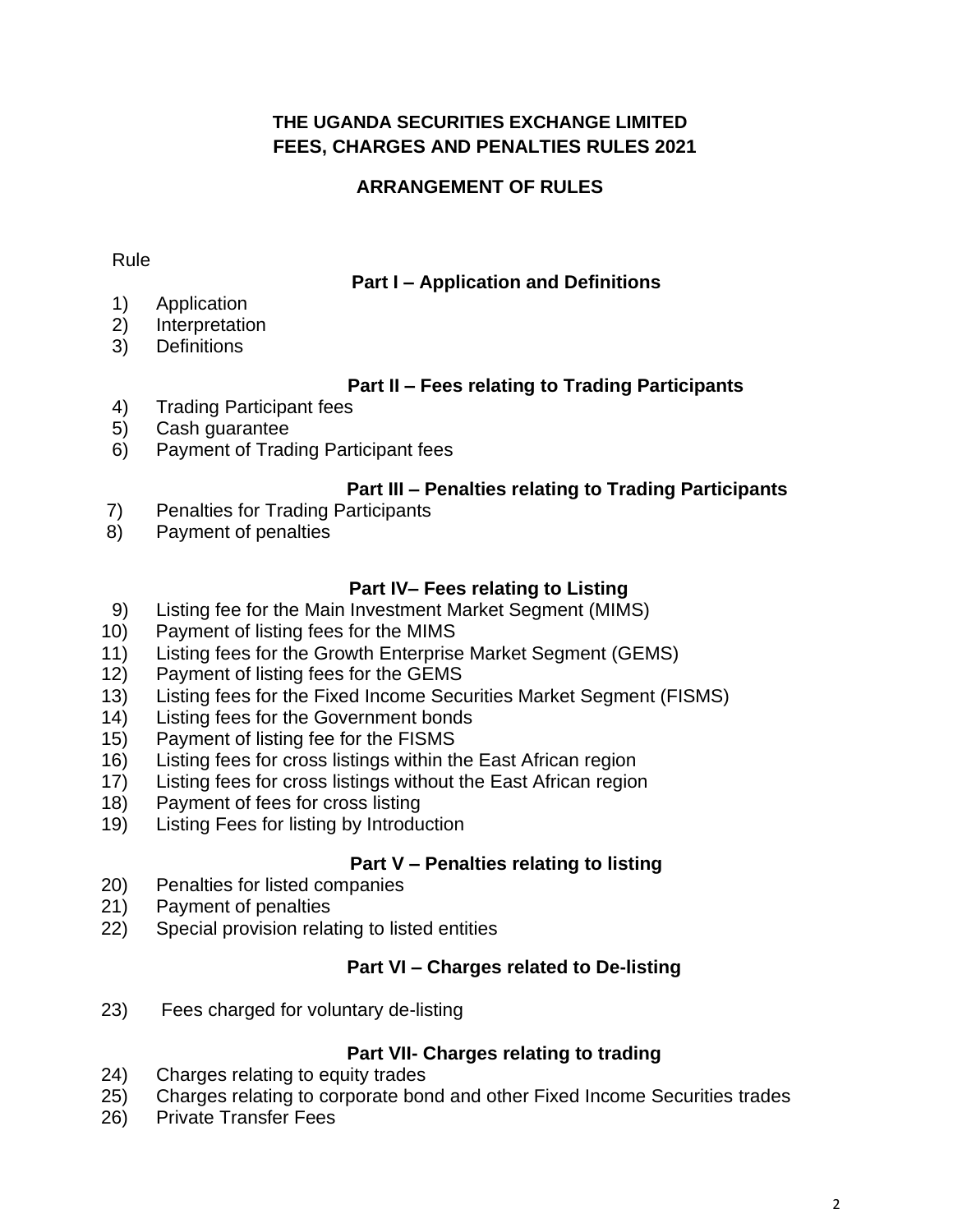# **Part VIII – Fees relating to the SCD**

- 27) SCD fees
- 28) SCD penalties

# **Part IX – General and Miscellaneous provisions**

- 29) General penalties relating to Trading Participants
- 30) Payment of penalties
- 31) Amendment of these Rules
- 32) Repeal of USE Fees, Charges and Penalties Rules 2012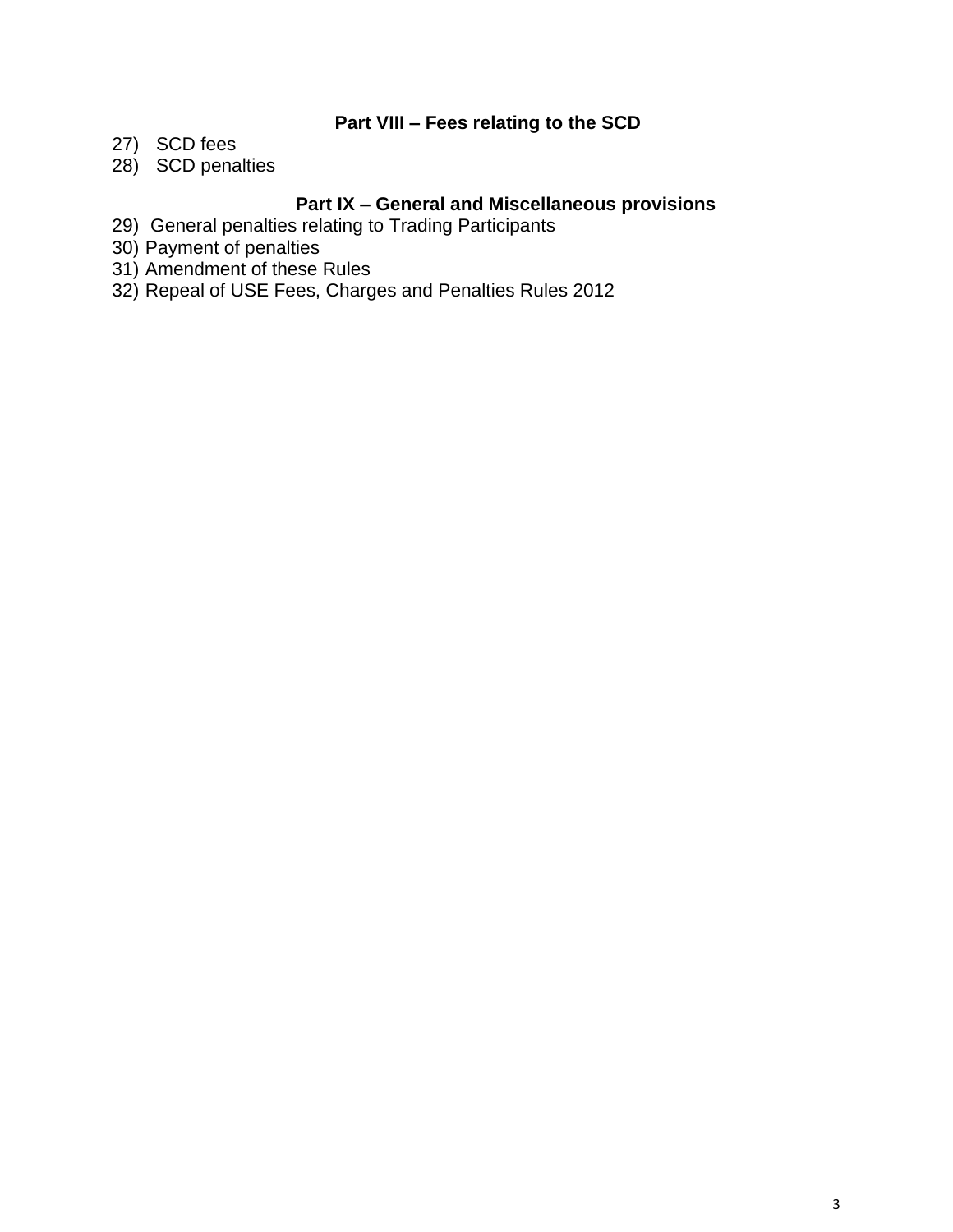# **PART I – APPLICATION AND DEFINITIONS**

#### **1. Application**

- 1) This document forms part of the Rules of the Uganda Securities Exchange.
- 2) These Rules shall apply to all Trading Participants, Agents of the Securities Central Depository and Listed entities.
- 3) These Rules shall repeal and replace any of the provisions of the Securities Exchange Rules currently in force relating to any fees, charges or penalties.

#### **2. Interpretation**

- 1) The terms, words and phrases defined in, and the provisions of the Capital Markets Authority Act, Cap 84, (including the rules and regulations made under it), and in the Memorandum and Articles of Association of Uganda Securities Exchange Limited apply to these Rules.
- 2) Unless inconsistent with the context, the singular includes the plural.
- 3) Headings are purely for reference purposes and shall not be taken into account in the interpretation of the Rules.

#### **3. Definitions**

In these Rules, unless the context otherwise requires-

| "Authority"          | means the Capital Markets Authority established under<br>Cap. 84 Laws of Uganda;                               |
|----------------------|----------------------------------------------------------------------------------------------------------------|
| "Act"                | Refers to the Capital Markets Authority Act Cap. 84,<br>Laws of<br>Uganda as amended;                          |
| "Additional listing" | Means a listing resulting from a rights issue, a<br>capitalization issue or a script (bonus) issue;            |
| "Board"              | Means the Board of the Uganda Securities Exchange                                                              |
| "Compensation Fund   | Means the compensation fund established under the<br>Capital Markets Authority Act Cap. 84, Laws of<br>Uganda; |
| "Cross listing"      | The listing of securities on the USE which are already<br>listed on another Securities Exchange                |
| "Currency point"     | Is equivalent to Uganda shillings twenty thousand                                                              |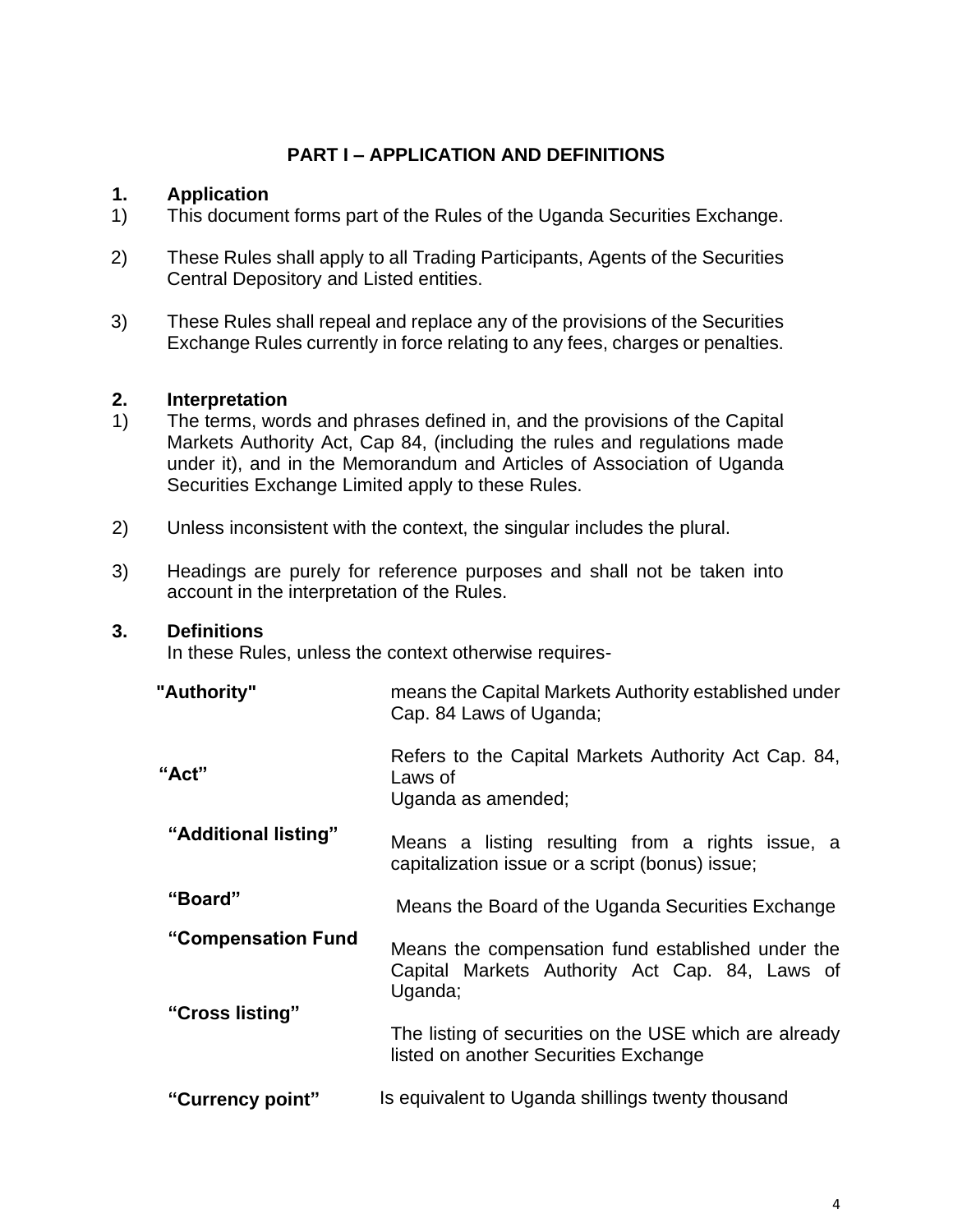| <b>East African</b><br>Community" | Any States that have joined or have been affiliated to<br>the East African Community (EAC);                                          |
|-----------------------------------|--------------------------------------------------------------------------------------------------------------------------------------|
| "Listed entity"                   | Also referred to as "listed company" shall mean a<br>company whose securities have been admitted to the<br>Official list of the USE; |
| <b>"Securities</b><br>Exchange"   | Means the Uganda Securities Exchange (USE)                                                                                           |
| "SCD"                             | Means the Securities Central Depository                                                                                              |

# **"Trading**

 **Participant"**

means a person licensed by the Authority to carry on the business of buying, selling, dealing, trading of securities as a broker/dealer and is admitted by the Exchange as a the Exchange as Trading Participant under the USE Trading Participant Rules 2021 Rules ( interchangeably referred to as a Broker/dealer in these Rules)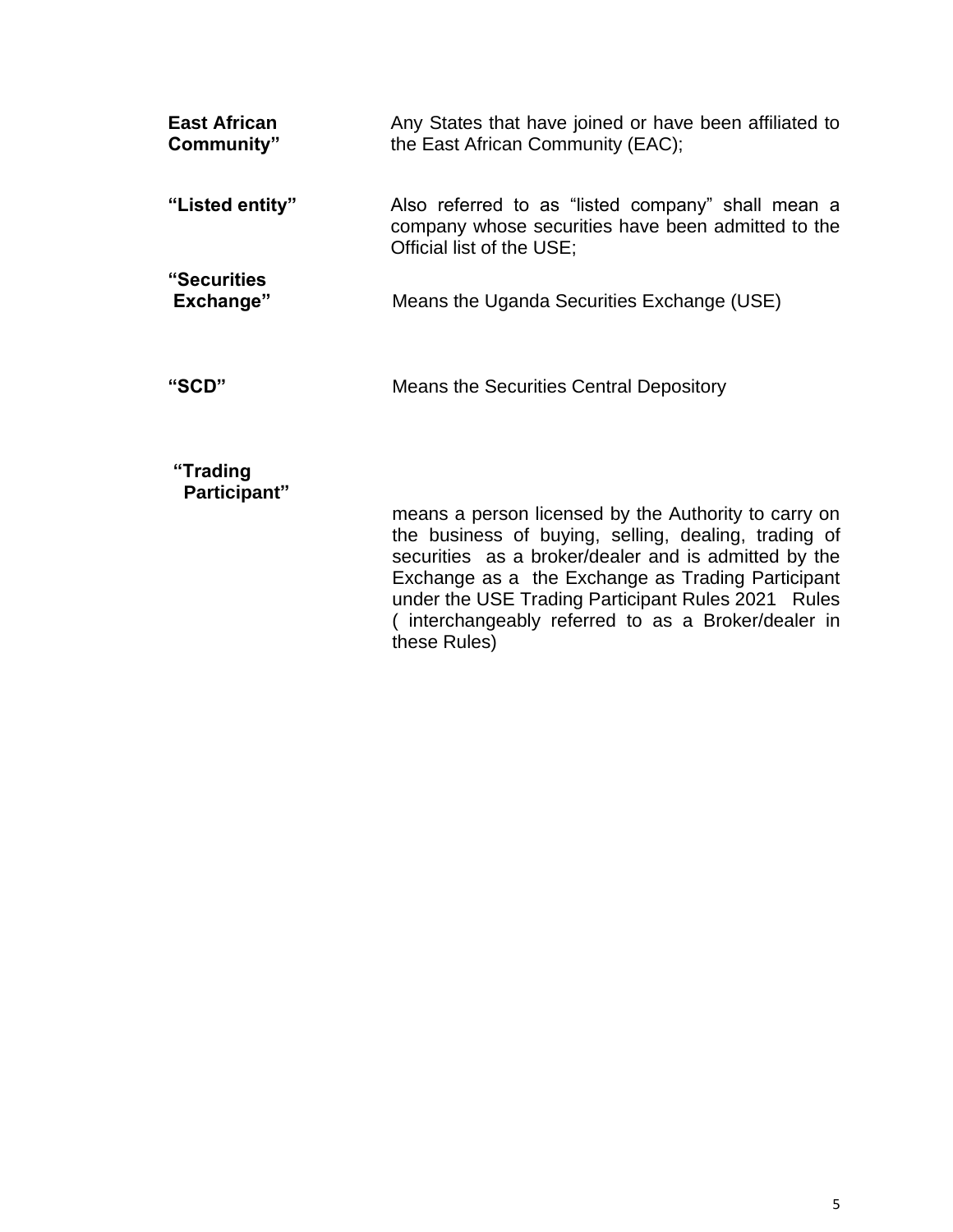# **PART II – FEES AND CHARGES RELATING TO TRADING PARTICIPANTS**

# **4. Trading Participant fees**

The following fees shall apply with respect to the following instances relating to a trading participant of the Securities Exchange.

|    | <b>Instance</b>                                | Fee payable           |
|----|------------------------------------------------|-----------------------|
| 1. | Application to be a trading participant of the |                       |
|    | Exchange                                       | 200 currency points   |
| 2. | Trading Participant entrance Fees to the       |                       |
|    | Securities Exchange (Market Access Fees)       | 5,000 currency points |
| 3. | <b>Annual Trading Participant Fees</b>         | 125 currency points   |

#### **5. Cash Guarantee**

Trading Participants of the Exchange shall be required to furnish a cash guarantee amounting to 5,000 currency points for purposes of assuring their settlement obligations.

#### **6. Payment of Trading Participant fees**

- 1) All Trading Participant fees, with the exception of the trading participant application fee and entrance fee, shall be payable in advance not later than the 10th day of January of each calendar year.
- 2) The trading participant application fee must accompany an application to be admitted as a trading participant of the Exchange and shall not be refundable in the event of an unsuccessful application.
- 3) Following admission as a trading participant, a trading participant will be required to pay an entrance fee as prescribed by the Exchange

# **PART III – PENALTIES RELATING TO TRADING PARTICIPANTS**

#### **7**. **Penalties for Trading Participants**

1) Trading Participants of the Exchange shall be liable to pay the following penalties in the following instances:

| <b>Instance</b>                                                  | <b>Penalty Payable</b> |
|------------------------------------------------------------------|------------------------|
| 1. Late payment of the annual fees or charges 50 currency points |                        |
| above including but not limited to annual                        |                        |
| trading participant fee                                          |                        |

#### **8. Payment of penalties**

All penalties relating to trading participants shall be payable immediately upon receipt of a demand note and shall unless otherwise expressly stated under the USE Trading Participant Rules 2021 accrue a daily fine of 20 currency points on each day after the due date stated in the note until payment in full.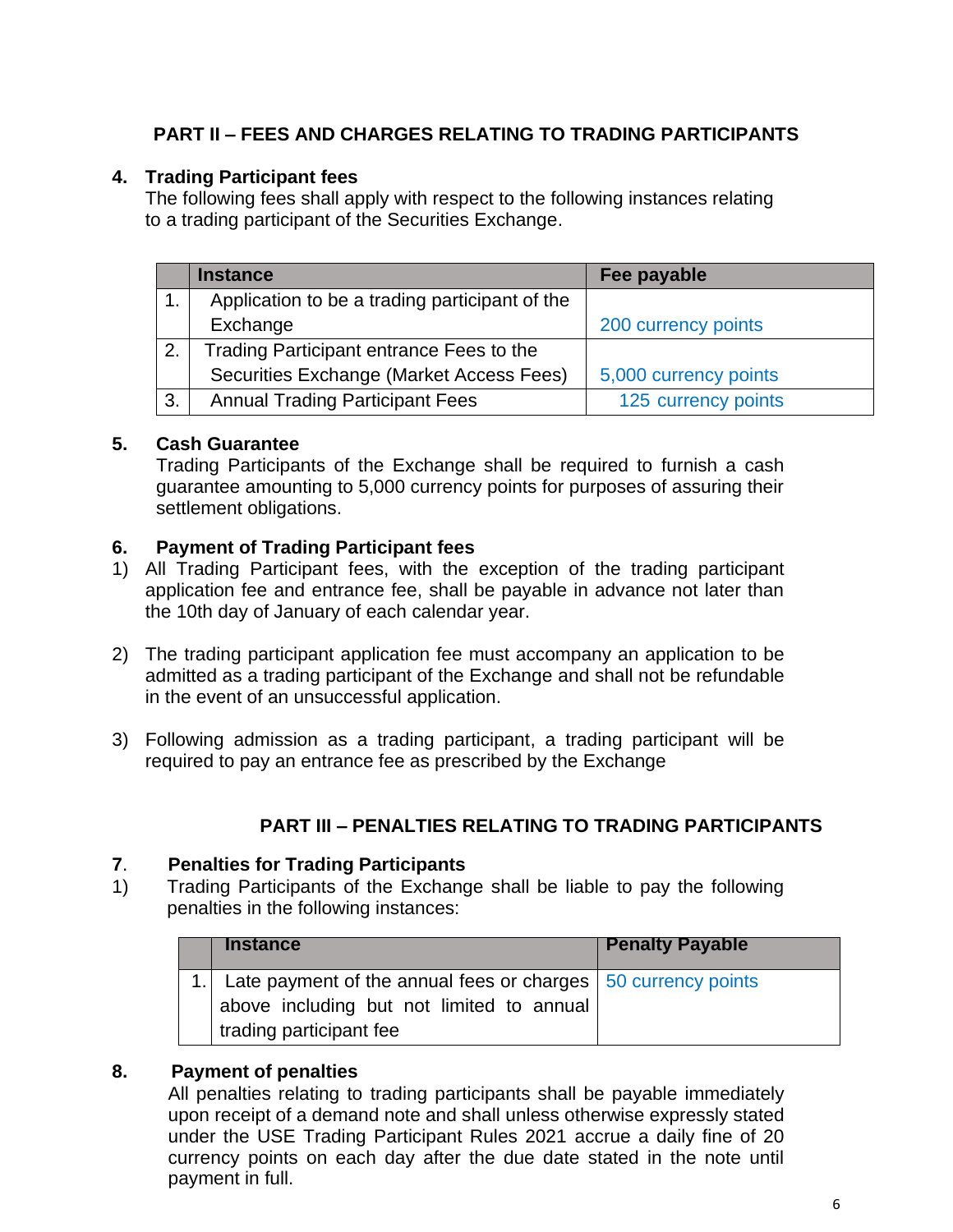# **PART IV – FEES RELATING TO LISTING**

# **9. Listing fee for the Main Investment Market Segment (MIMS)**

The following fees shall apply with respect to listing on the Main Investment Market Segment of the Securities Exchange:

|                | <b>Instance</b>                            | <b>Fee/Charge Payable</b>                                                                                                                                                                                                                                  |
|----------------|--------------------------------------------|------------------------------------------------------------------------------------------------------------------------------------------------------------------------------------------------------------------------------------------------------------|
| 1 <sub>1</sub> | Application for listing                    | 200 currency points                                                                                                                                                                                                                                        |
| 2.             | Resubmission of application<br>for listing | 50 Currency points                                                                                                                                                                                                                                         |
| 3.             | <b>Initial listing</b>                     | 0.2% of the value of the<br>securities to be listed subject to a<br>minimum of 250 currency points and<br>maximum of 50,000 currency points                                                                                                                |
| 4.             | <b>Additional listing</b>                  | 0.2% of the market<br>capitalization of the<br>additional securities to be<br>Listed subject to a maximum of 7,500<br>currency points for rights issues and<br>2,500 currency points for bonus issues                                                      |
| 5.             | <b>Annual listing</b>                      | 0.05% of market capitalization of the<br>issuer subject to a minimum of<br>1000 currency points and a maximum<br>of 5,000 currency points.<br>* The annual listing fee will<br>be calculated on the basis<br>of a 12month average<br>market capitalization |

# **10. Payment of listing fee for the Main Investment Market Segment (MIMS)**

- (1) The application to list (on the MIMS) shall be accompanied by the application for listing fee.
- (2) A re-submission of the application for listing shall be accompanied by the re-submission of application for listing fee.
- (3) The initial listing fee shall be payable upon receipt of a letter of admission to the official list.
- (4) The additional listing fees above shall be payable upon an application to list additional securities.
- (5) The annual listing fees above shall be payable not later than the 10th day of January of each calendar year.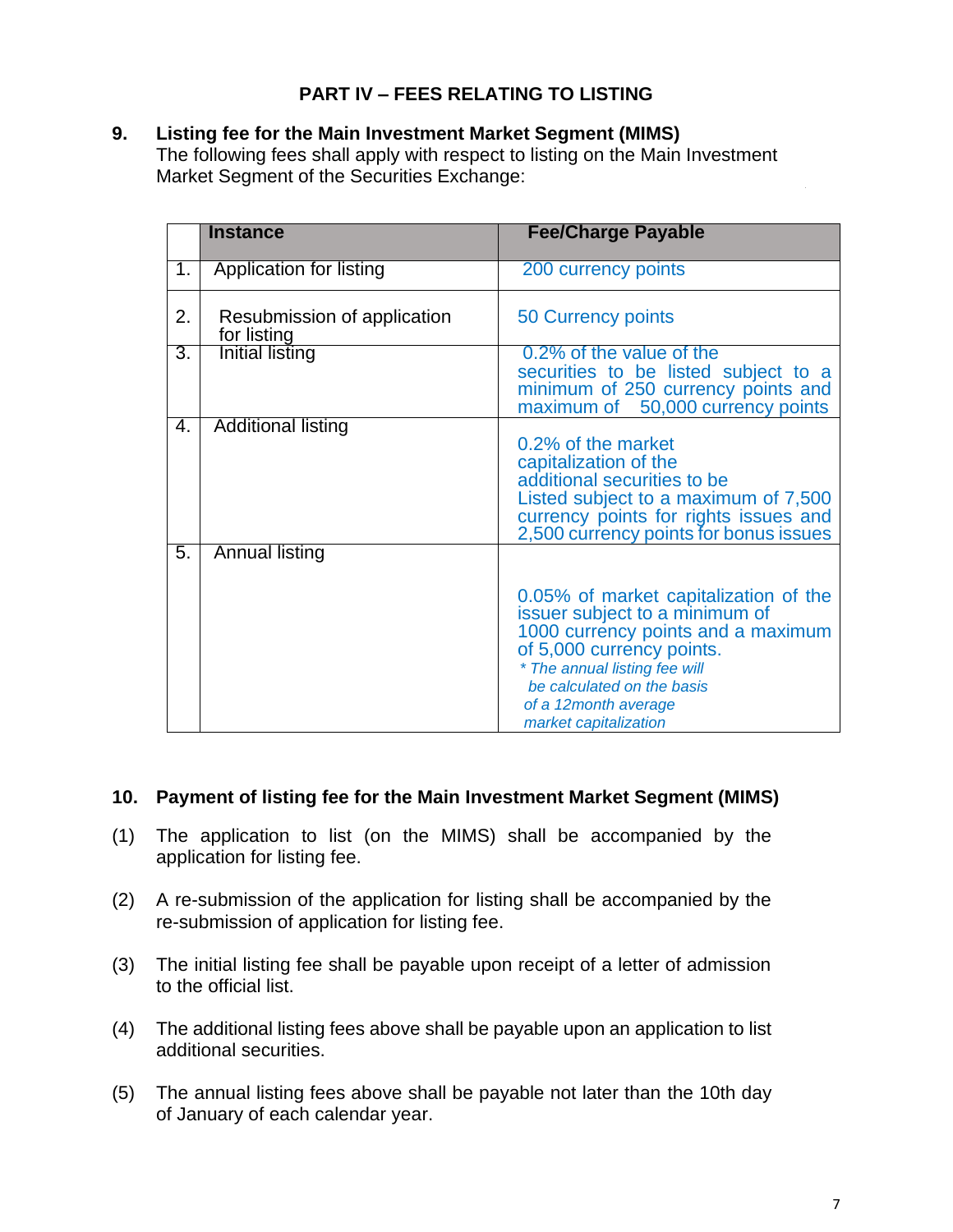**11. Listing fee for the Growth Enterprise Market Segment (GEMS)** The following fees shall apply with respect to listing on the Growth Enterprise Market Segment of the Securities Exchange:

|    | <b>Instance</b>                                 | Fee/charge payable                                                                                                                                                                                                                                       |
|----|-------------------------------------------------|----------------------------------------------------------------------------------------------------------------------------------------------------------------------------------------------------------------------------------------------------------|
| 1) | Application for listing                         | 100 currency points                                                                                                                                                                                                                                      |
| 2) | Any re-submission of<br>application for listing | 50 currency points                                                                                                                                                                                                                                       |
| 3) | <b>Initial listing</b>                          | 0.1% of the value of securities to be<br>listed subject to a minimum of 200<br>currency points and maximum of 500<br>currency points                                                                                                                     |
| 4) | <b>Additional listing</b>                       | 0.1% of the market capitalisation of<br>additional securities to be listed<br>subject to a minimum of 50 currency<br>points and a maximum of 500<br>currency points for rights issues<br>Bonus Issues shall not be subject to<br>additional listing fees |
| 5) | Annual listing                                  | 0.05% of market capitalization of the<br>issuer subject o a maximum of 1000<br>currency points<br>* The annual fee will be calculated on the basis<br>of a 12 month average market<br>capitalization                                                     |

#### **12. Payment of listing fee for the Growth Enterprise Market Segment (GEMS)**

- 1) The application to list (on the GEMS) shall be accompanied by the application for listing fee.
- 2) A re-submission of the application for listing shall be accompanied by the resubmission of application for listing fee.
- 3) The initial listing fee shall be payable upon receipt of a letter of admission to the official list.
- 4) The annual listing fees above shall be payable not later than the 10th day of January of each respective year.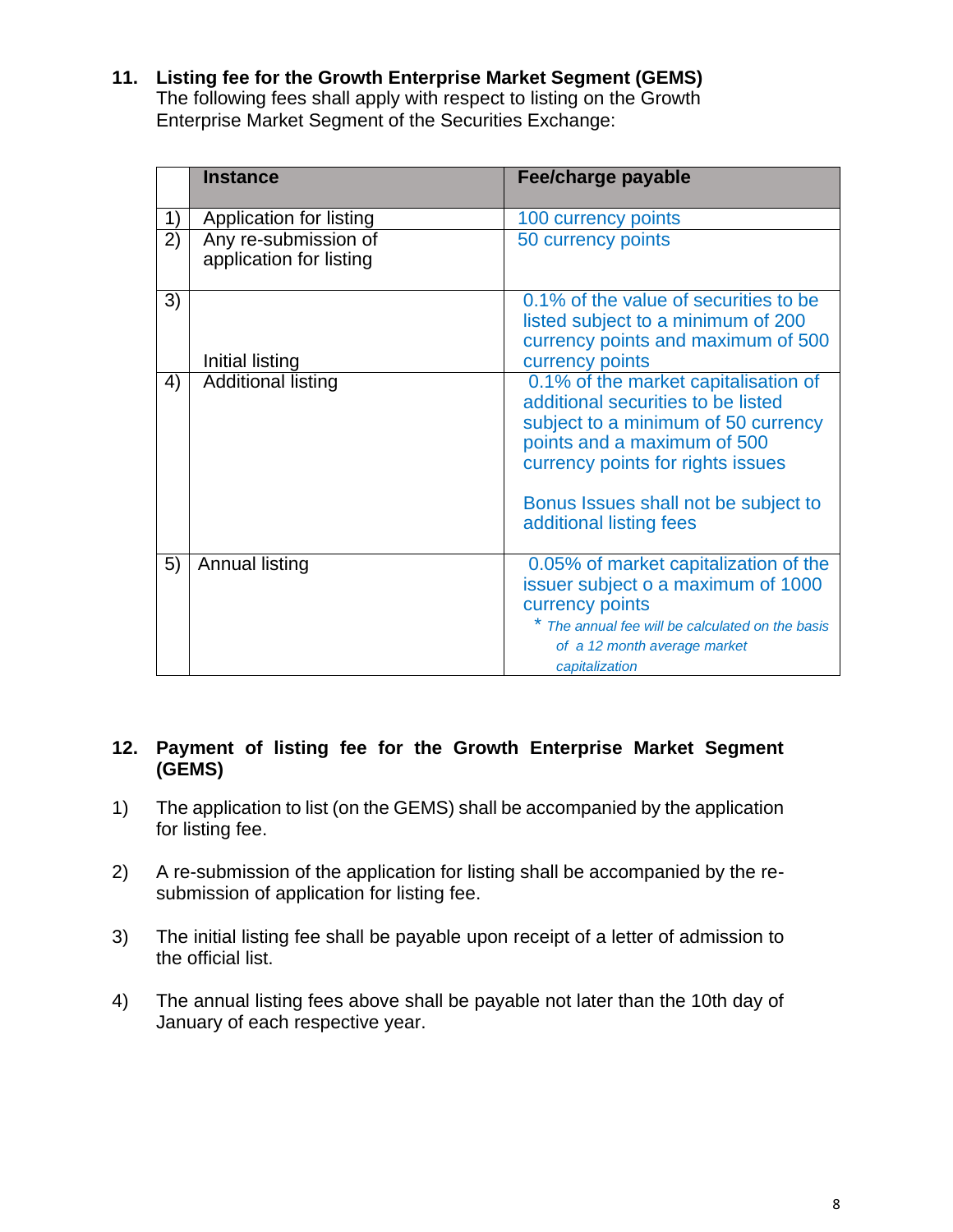# **13. Listing fee for the Fixed Income Securities Market Segment (FISMS)**

The following fees shall apply with respect to listing on the Fixed Income Securities Market Segment of the Securities Exchange for fixed income securities other than Government securities:

| <b>Instance</b>           | Fee/Charge payable                            |
|---------------------------|-----------------------------------------------|
| Application for listing   | 200 currency points                           |
| Any re-submission of an   |                                               |
| application for listing   | 50 currency points                            |
|                           | 0.1% of the value of the securities to be     |
|                           | listed subject to a minimum of 200            |
| Initial listing           | currency points                               |
|                           | 0.1% of the market capitalization of the      |
|                           | additional securities to be listed subject to |
|                           | a minimum of 50 currency points               |
| <b>Additional listing</b> |                                               |
|                           | 0.025% of market capitalization of the        |
|                           | outstanding listed securities subject to a    |
| Annual listing            | minimum of 150 currency points                |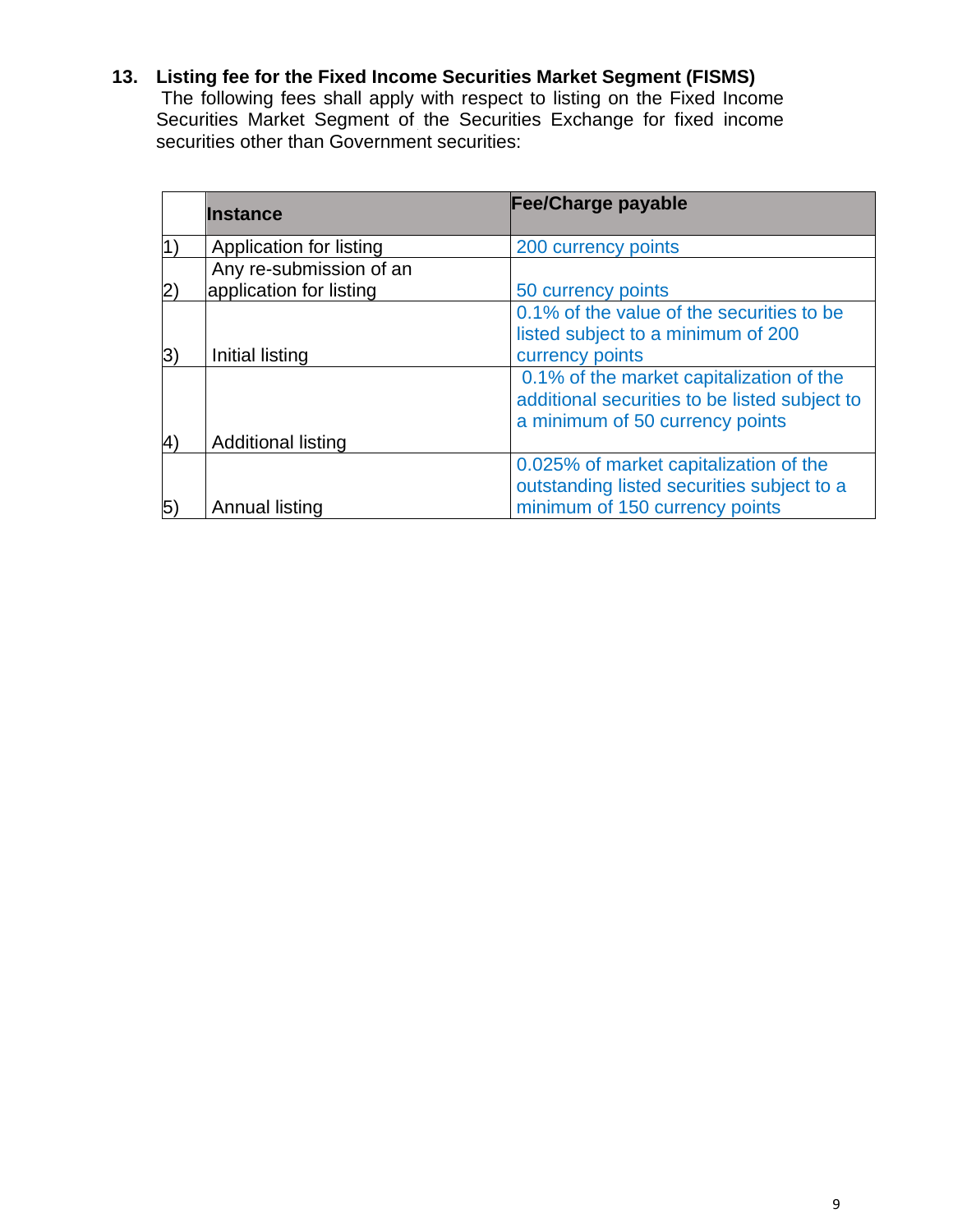### **14. Listing fee for Government Securities**

The following fees shall apply with respect to listing of Government securities:

|    | <b>Instance</b>                                 | Fee / charge payable                                                                                                                                                                                                                                                                                                             |
|----|-------------------------------------------------|----------------------------------------------------------------------------------------------------------------------------------------------------------------------------------------------------------------------------------------------------------------------------------------------------------------------------------|
|    |                                                 |                                                                                                                                                                                                                                                                                                                                  |
| 1) | Application for listing                         | 200 currency points                                                                                                                                                                                                                                                                                                              |
| 2) | Any re-submission of<br>application for listing | 50 currency points                                                                                                                                                                                                                                                                                                               |
| 3) | Initial listing                                 | 0.1% of the value of the<br>securities to be listed<br>subject to a minimum of<br>250 currency points and a<br>maximum of 750 currency<br>points                                                                                                                                                                                 |
| 4) | Re-opening                                      | 0.1% of the value of the<br>Securities to be listed<br>subject to a minimum of<br>750 currency points                                                                                                                                                                                                                            |
| 5) | <b>Annual listing</b>                           | 0.025% of market<br>capitalization of the<br>outstanding listed securities<br>subject to a minimum of<br>250 currency points and a<br>of 1000 currency<br>maximum<br>points                                                                                                                                                      |
| 6) | <b>Treasury Bill Listing Fees</b>               | a. 91-day Bill 0.1 % of the value<br>of the securities subject to a<br>maximum of 125 currency<br>points<br>b. 182-day Bill 0.1 % of the value<br>of the securities subject to<br>maximum of 250 currency<br>points<br>c. 364-day Bill 0.1 % of the value<br>of the securities subject to a<br>maximum of 375 currency<br>points |

#### **15. Payment of listing fee for the Fixed Income Securities Market Segment (FISMS)**

- 1) The application to list (on the FISM) shall be accompanied by the application for listing fee.
- 2) A re-submission of the application for listing shall be accompanied by the resubmission of application for listing fee.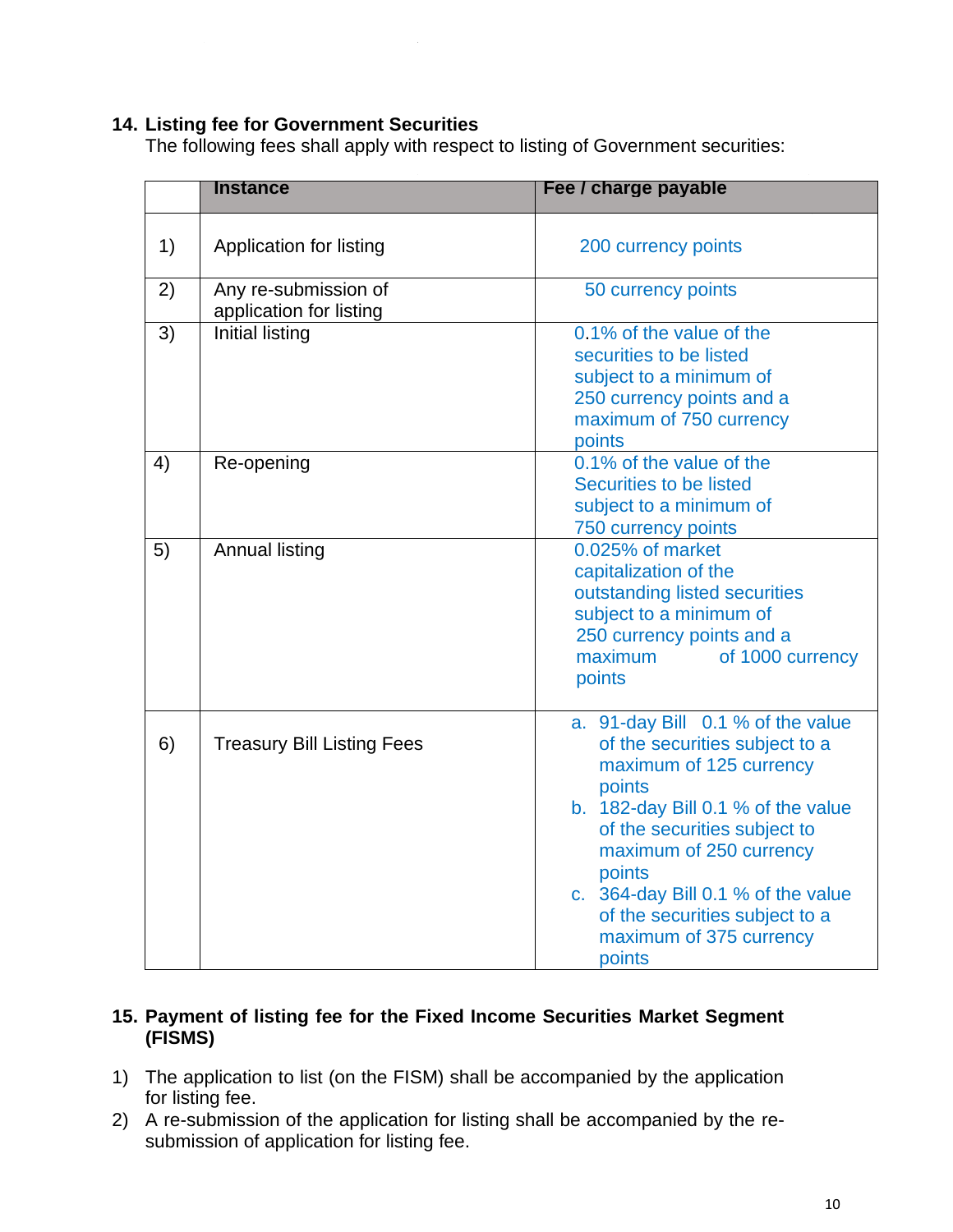- 3) The initial listing fee shall be payable upon receipt of a letter of admission to the official list.
- 4) The additional listing fees above shall be payable upon an application to list additional securities.
- 5) The annual listing fees above shall be payable not later than the 10th day of January of each respective year.
- **16. Listing fees and charges for cross listings from within the East African Community**

The following fees shall apply with respect to cross listings from within the East African Community.

|    | <b>Instance</b>                                                                                                                                                                                         | Fees payable                                                 |
|----|---------------------------------------------------------------------------------------------------------------------------------------------------------------------------------------------------------|--------------------------------------------------------------|
| 1) | Application for listing                                                                                                                                                                                 | 200 currency points                                          |
| 2) | Any re-submission of<br>application for listing                                                                                                                                                         | 50 currency points                                           |
| 3) | Initial listing in the case where the<br>cross listing is not accompanied by<br>a local float of securities for the<br>Ugandan market                                                                   | 0.1% of the market<br>capitalization of the<br>applicant     |
| 4) | Initial listing in the case where the<br>cross listing is accompanied by a<br>local float of securities for the<br>Ugandan market valued at not less<br>than US\$ 5 million in market<br>Capitalization | 0.025% of the market<br>capitalization of the local<br>float |
| 5) | Initial listing in the case where the<br>cross listing is accompanied by a<br>local float of securities for the<br>Ugandan                                                                              | 0.05% of the market<br>capitalization of the local<br>float  |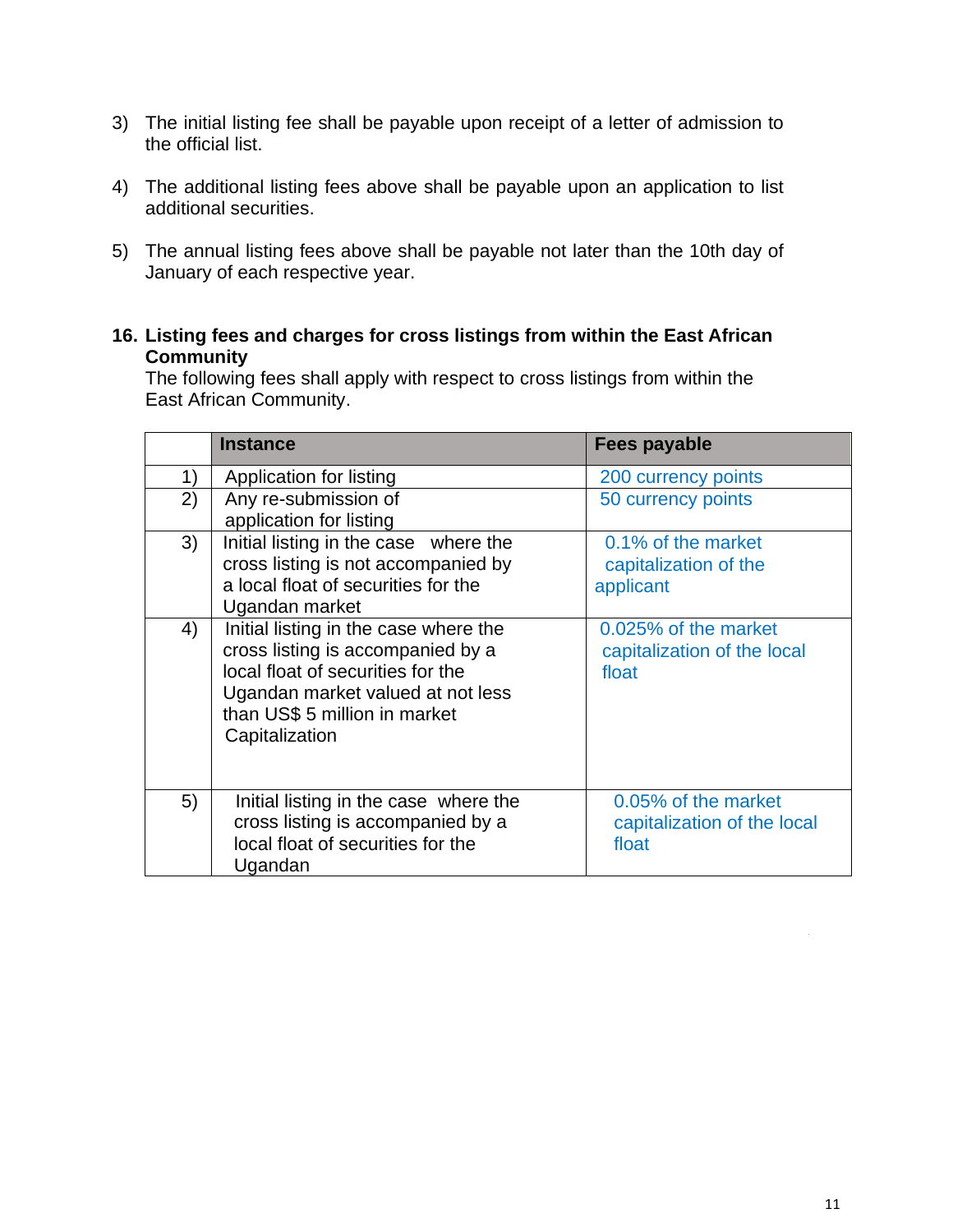# **17. Listing fees and charges for cross listings from outside the East African region**

The following fees shall apply with respect to cross listings from outside the East African Community:

|    | <b>Instance</b>                        | <b>Fees Payable</b>                  |
|----|----------------------------------------|--------------------------------------|
| 1) | Application for listing                | 1,000 currency points                |
| 2) | Any re-submission of                   | 500 currency points                  |
|    | application for listing                |                                      |
| 3) | Initial listing in the case where      | 0.1% of the market                   |
|    | Cross listing is not accompanied       | capitalization of the                |
|    | by a local float of securities for     | applicant subject to a               |
|    | the Ugandan market                     | minimum of 5,000                     |
|    |                                        | currency points.                     |
| 4) | Initial listing in the case where      | 0.05% of the market                  |
|    | the cross listing is accompanied by    | capitalization of the local float of |
|    | a local float of securities for the    | the applicants subject to minimum    |
|    | Ugandan market valued at not less      | of 10,000 currency points            |
|    | than US\$ 25 million in market         |                                      |
|    | capitalization                         |                                      |
| 5) | Annual Listing in the case where       | 0.025%<br>of<br>the<br>market        |
|    | the cross listing is not accompanied   | capitalization of the issuer subject |
|    | by a local float of securities for the | to a minimum of 1,000 currency       |
|    | Ugandan market                         | points                               |
|    |                                        |                                      |
| 6) | Annual listing in the case where the   | 0.00625 of the market                |
|    | cross listing is accompanied by a      | capitalization of the local float    |
|    | local float of securities for the      | subject to a minimum of 5,000        |
|    | Ugandan market valued at not less      | currency points                      |
|    | than US\$ 25<br>million in<br>market   |                                      |
|    | capitalization                         |                                      |
|    |                                        |                                      |
| 7) | <b>Additional listing fees</b>         | 0.2% of the market                   |
|    |                                        | capitalization of the additional     |
|    |                                        | securities to be listed subject to   |
|    |                                        | a minimum of 2000 currency           |
|    |                                        | points                               |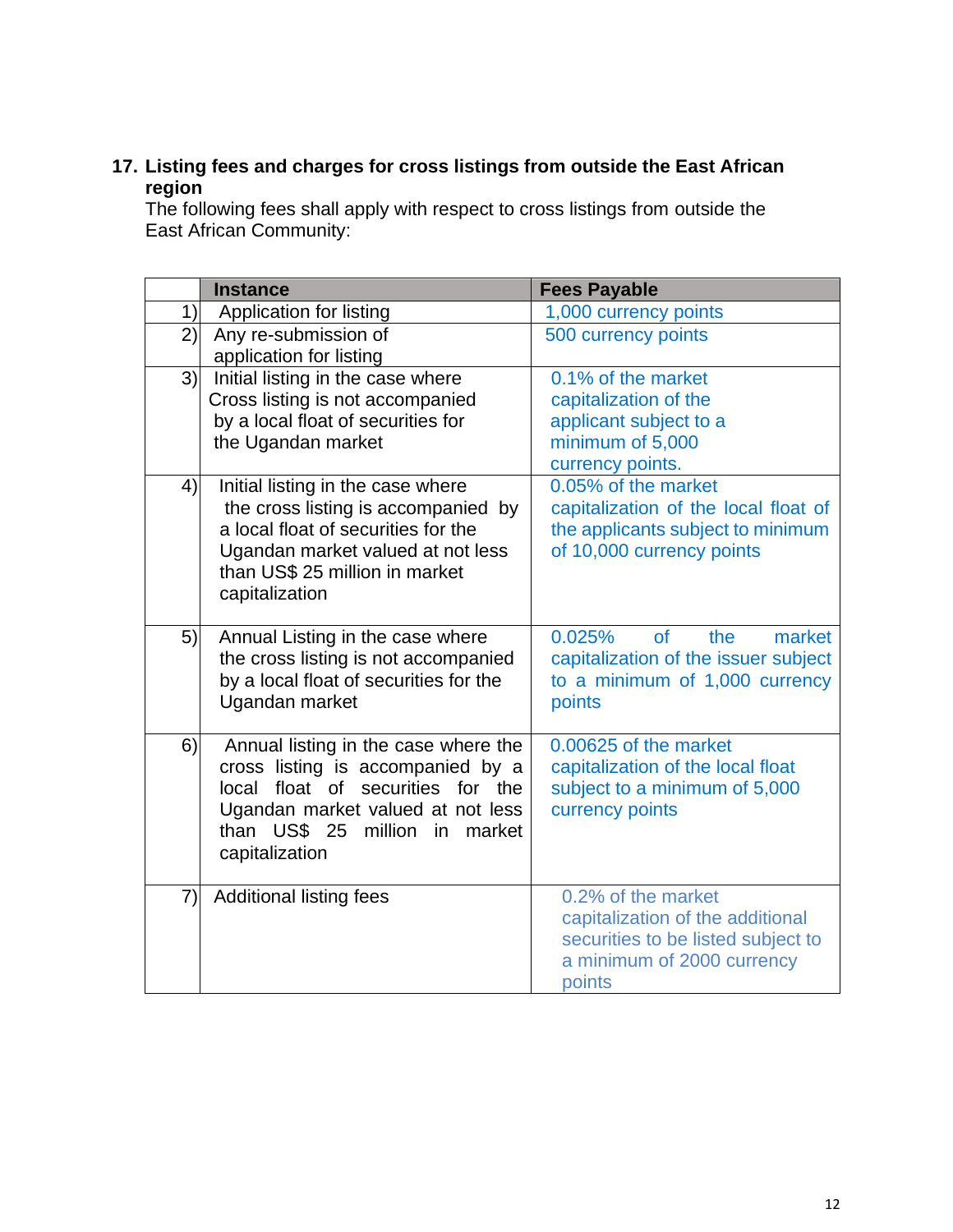#### **18. Payment of fees for cross listings**

- 1) The application to cross list on the Securities Exchange shall be accompanied by the application for listing fee.
- 2) A re-submission of the application for cross listing shall be accompanied by the re-submission of application for listing fee.
- 3) The initial and additional cross listing fees above shall be payable upon receipt of a letter of admission to the official list.
- 4) The annual listing fees for cross listed entities as designated above shall be payable not later than the 10th day of January of each respective year.

#### **19. Fees related to Listing by Introduction**

- 1) An application fee to list by introduction shall be 250 currency points.
- 2) Initial Listing fees shall be 0.2% of the value of securities to be listed subject to a minimum of 200 currency points and a maximum of 12,500 currency points.

# **PART V – PENALITES RELATING TO LISTING**

#### **20. Penalties for listed companies**

Companies listed on the Securities Exchange shall be liable to pay the following penalties in the following instances:

|    | <b>Instance</b>                        | <b>Penalty payable</b> |
|----|----------------------------------------|------------------------|
|    | Upon late payment of listing fees      | 500 currency points    |
| 2) | Upon late submission of audited        | 500 currency points    |
|    | annual accounts                        |                        |
| 3) | Upon late submission of interim (semi- | 500 currency points    |
|    | annual) accounts                       |                        |
| 4) | Upon late notification of events       | 250 currency points    |

# **21. Payment of penalties**

All penalties relating to listing shall be payable immediately upon receipt of a demand note and shall accrue a daily fine of 20 currency points on each day after the due date stated in the note until payment in full.

#### **22. Special provision relating to the listed entities**

Listed entities shall be liable to action under any other relevant Rules of the Securities Exchange after 5 days of default in addition to the penalties in Rule 20 above.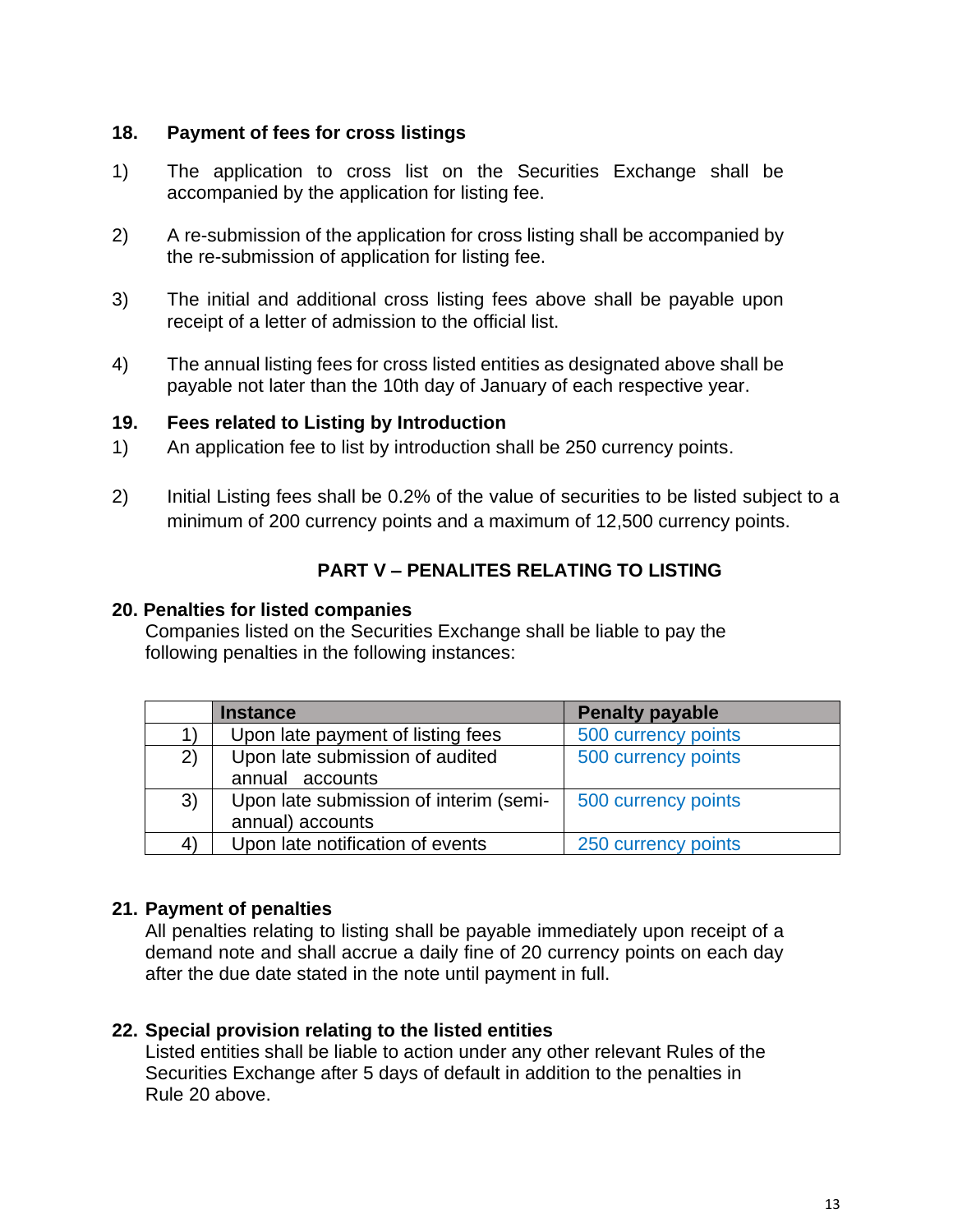# **PART VI – CHARGES RELATING TO DE-LISTING**

- **23.** The following fees shall apply to Issuers who wish to de-list from the Exchange (voluntary delisting)
- (1) Delisting from the Main Investment Market Segment (MIMS)- 0.1% of the value of securities to be delisted subject to a maximum of 15,000 currency points
- (2) Delisting from the Growth Enterprise Market Segment (GEMS) -0.05% of the value of securities to be delisted subject to a maximum of 2,500 currency points

# **PART VII -CHARGES RELATING TO TRADING**

#### **24. Charges relating to equity trades**

The following commissions shall be charged by the following parties in relation to equity trades:

|    | <b>Party</b>             | <b>Commission Payable</b>       |
|----|--------------------------|---------------------------------|
|    | <b>Broker</b>            | 1.7% of the value of the trade  |
|    | <b>USE</b>               | 0.14% of the value of the trade |
| 3) | <b>CMA</b>               | 0.14% of the value of the trade |
| 4) | <b>Compensation Fund</b> | 0.02% of the value of the trade |
| 5) | <b>SCD</b>               | 0.1% of the value of the trade  |
|    | Total (Maximum)          | $2.1\%$                         |

**25. Charges relating to corporate bonds trades and other fixed Income securities** The following commissions shall be charged by the following parties in relation to fixed income securities trades:

|             | <b>Party</b>             | <b>Commission Payable</b>           |
|-------------|--------------------------|-------------------------------------|
|             | <b>Broker</b>            | 0.031825% of the value of the trade |
|             | <b>USE</b>               | 0.015675% of the value of the trade |
| 3)          | <b>CMA</b>               | <b>Nil</b>                          |
| 4           | <b>Compensation Fund</b> | 0.00125% of the value of the trade  |
| $5^{\circ}$ | <b>SCD</b>               | 0.00125% of the value of the trade  |
|             | Total (Maximum)          | 0.05%                               |

# **26. Private Transfer Fees**

A nominal fee of 25% of the normal commission shall be payable by the transferee to the trading participant subject to a minimum of 0.15 currency points of which 15% shall be paid to the Exchange.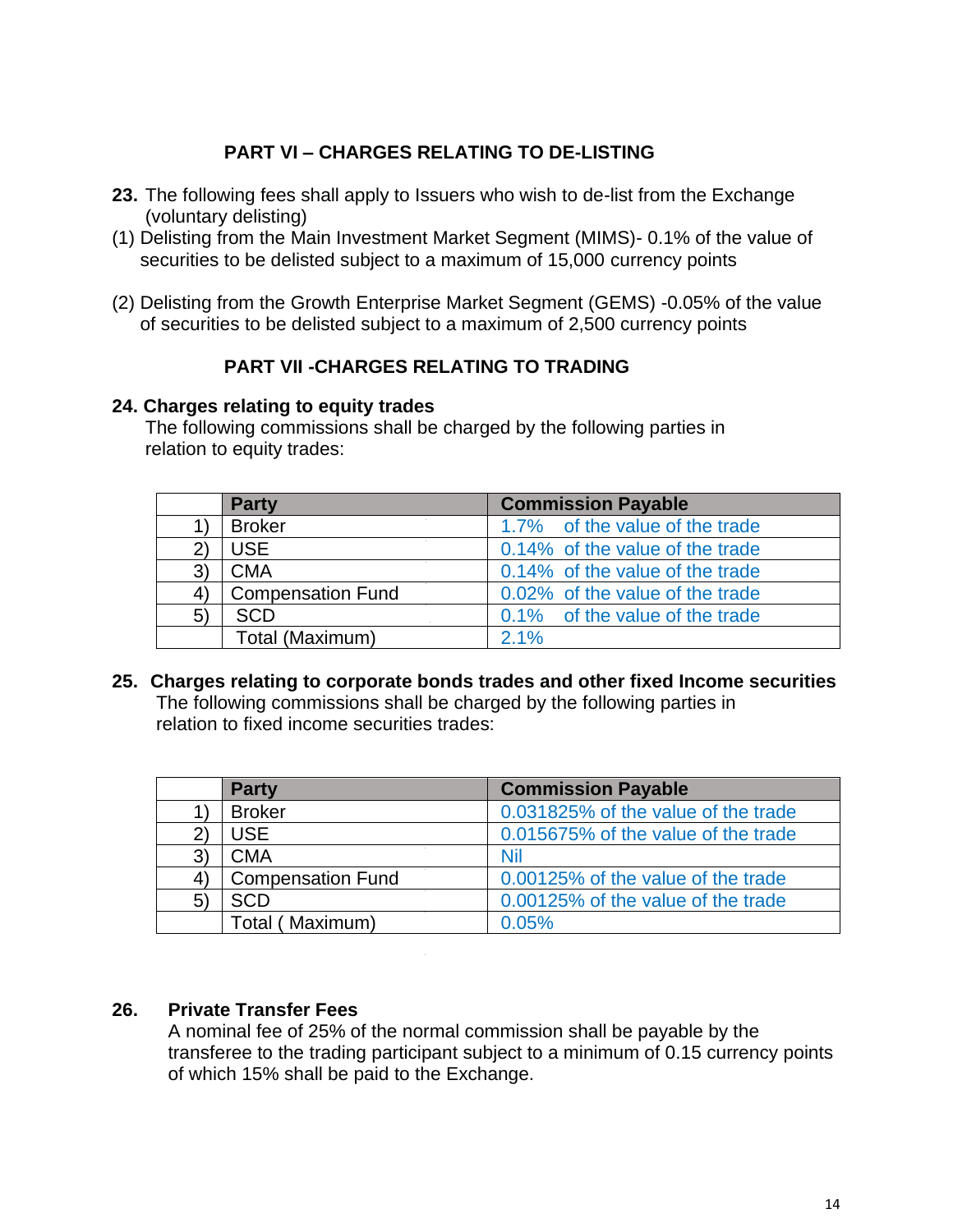# **PART VIII – FEES RELATING TO THE SECURITIES CENTRAL DEPOSITORY (SCD)**

# **27. SCD fees**

The following fees shall apply to the following parties with respect to SCD operations:

|    | <b>Instance</b>                                                                                                                  | Fee payable                                          |
|----|----------------------------------------------------------------------------------------------------------------------------------|------------------------------------------------------|
| 1) | Appointment of SCD Agent in<br>the case where the applicant is<br>a trading participant of the<br><b>Securities Exchange</b>     | 50 currency points                                   |
| 2) | Appointment of SCD Agent in<br>the case where the applicant is<br>not a trading participant of the<br><b>Securities Exchange</b> | 250 currency points                                  |
| 3) | <b>SCD Annual Subscription</b>                                                                                                   | 125 currency points                                  |
| 4) | Statements issued on the<br>request of an account holder                                                                         | <b>Nil</b>                                           |
| 5) | Withdrawal of securities                                                                                                         | 0.75 currency points (per certificate)               |
| 6) | Upon recording, releasing or<br>foreclosing of pledges                                                                           | 2 Currency points per pledge                         |
| 7) | <b>Prompt Trades</b>                                                                                                             | 0.5 currency points per trade                        |
| 8) | <b>IPO subscription Processing fee</b><br>(charged to investors)                                                                 | 0.25 currency points per<br>subscription application |

# **28. SCD penalties**

The following parties shall suffer the following penalties with respect to SCD operations:

|    | <b>Instance</b>                   | <b>Penalty payable</b>              |
|----|-----------------------------------|-------------------------------------|
| 1) | Broker failure to allocate trades | 0.14% of the value of the trade on  |
|    | on $T+3$                          | the day after the due date and 50   |
|    |                                   | currency                            |
|    |                                   | points on each day of default until |
|    |                                   | allocation                          |
| 2) | Settling participant's failure to | 200 currency points on the day      |
|    | avail adequate funds for          | after the due date and suspension   |
|    | settlement on its settlement      | from                                |
|    | account by 4:00 p.m. EAT on       | trading until rectification of the  |
|    | $T+2$                             | situation                           |